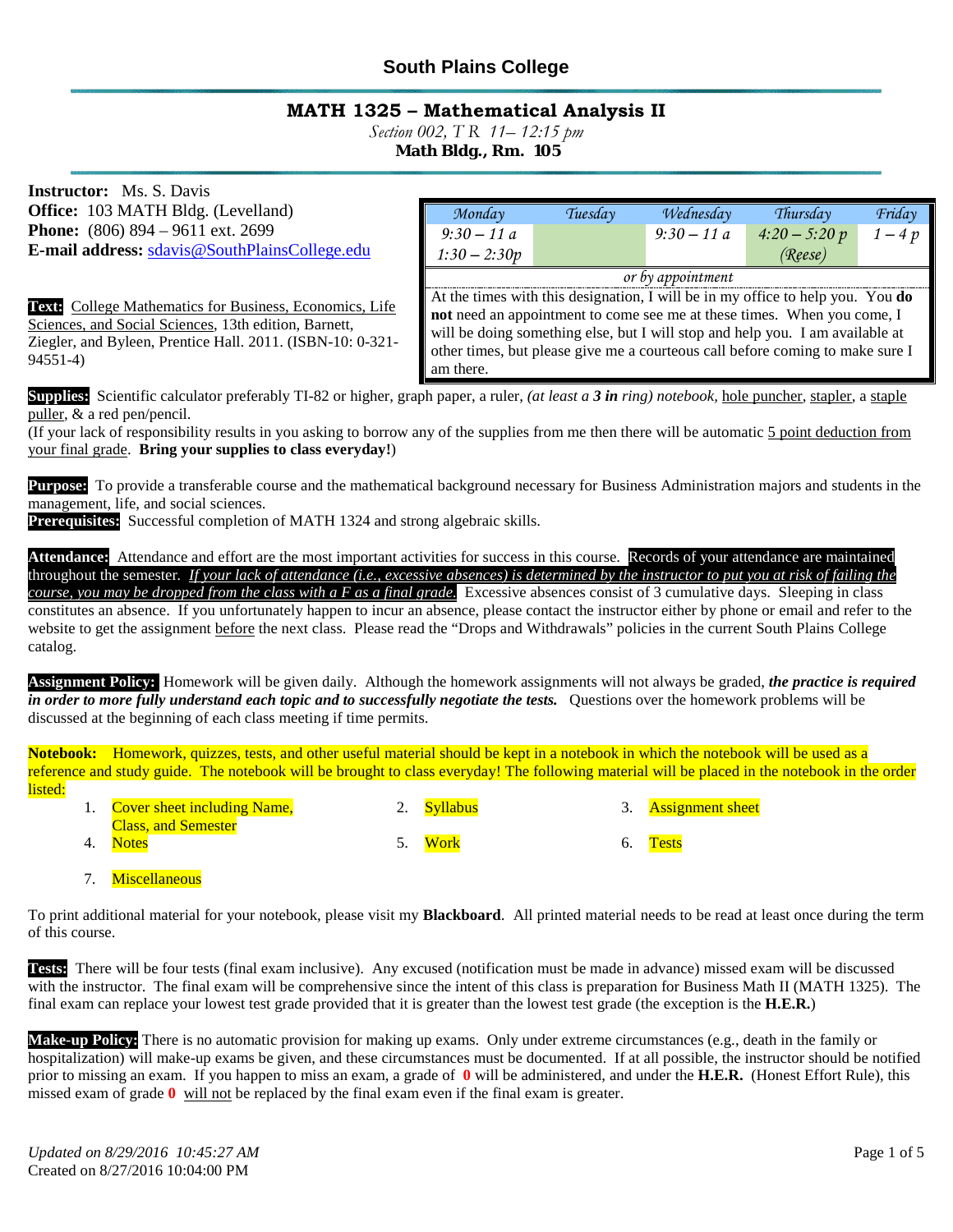**Study** You should normally spend approximately 3 hours outside of class in study for each hour of lecture. Try to study the assigned lesson as soon after the class meets as is possible. Refer to the "How to Study" sheet for further detailed studying suggestions.

#### **Grading Scale:**

**Critical Dates:**

| $Average =$ | $Test 1+Test 2+Test 3+Final$ | A: 90 and above            |                                  |
|-------------|------------------------------|----------------------------|----------------------------------|
|             |                              | $B: 80 - 89$<br>$C: 70-79$ | D: $60 - 69$<br>$F: 59$ or below |
|             |                              |                            |                                  |

| Sept 5<br>Oct 14   | Labor Day<br><b>FALL Break</b> | $\mathcal Nov$ 10   | WEB Pre-registration for Spring 2017 |
|--------------------|--------------------------------|---------------------|--------------------------------------|
| $\mathcal{N}ov$ 17 | Last day to drop               |                     | <b>Final Exam</b>                    |
| Nov 23-25          | Thanksgiving                   | $\mathcal{D}$ ec 13 | $(10:15 - 12:15p, Tuesday)$          |

**Borderline Grades:** These grades will be evaluated with regard to attendance and mature conduct in class.

**Videotapes:** Videotapes for many topics in this course are available online on at the following web address [\(http://spc.blackboard.com/webct/entryPageIns.dowebct\)](http://spc.blackboard.com/webct/entryPageIns.dowebct). For username and password, please use *mvideos*.

Academic Misconduct: Complete honesty is required from students in all facets of course work including homework assignments, tests, and the final exam. See the South Plains College Catalog for more detail.

**Sanctions for Cheating or Plagiarizing:** A grade of "F" in the course will be assigned to any student caught cheating or plagiarizing;

additional sanctions may also be considered. Students are responsible for understanding the meanings of the words cheating and plagiarizing

#### **Student Responsibilities:**

- Attend class and be aware of announcements made in class.
- Work homework problems early enough to seek help if needed.
- Read and know the attendance policy.
- **\*\*** *Turn off cell phones and pagers during class!* **\*\***
	- o **If the instructor determines that activation of a cell phone, pager, PDA, Ipod, laptop, or any electronic device interrupts the lecture or classroom discussion or impedes the progress of any student then the instructor may confiscate the cell phone, pager, PDA, or laptop and/or ask the student to leave.**
- **No technologic devices such as cell phones, PDA's, etc. are to be used during tests or in-class quizzes.**
- **Do not dress for the beach or for bed.**
- **In addition to the No Food or Drink classroom policy, no tobacco products are to be consumed in class.**  • **You will obtain your final grade for the class through MySPC and CampusConnect.**

**Cell Phone Policy:** All students will, during each class period and for its duration, place and keep their cell phone, provided that they are at the present time in possession of said device, face-down in the right-hand corner and on the top surface of their desk. If a student's cell phone activates and/or the student engages in text messaging or browses on the internet during class at anytime during the semester, the student, by the instructor's discretion, could be permanently dismissed from the class for the remainder of the semester. If a student's cell is activated during class and/or the student engages in text messaging determined by the instructor, and **the student chose not to place their phone on top of their desk as mentioned above** then the student will be dismissed from the class by the instructor permanently.

**Questions:** I invite all your questions **except** the following:

- 1. I wasn't able to make it to class. Did I miss anything? (Yes.)
- 2. Is this going to be on the test? (Perhaps, not directly, but if the ideas were not important, I would not be discussing them in class.)
- 3. Do you have the test graded? (I normally have the tests graded by the next class day. However, there are times that I do not have them graded but I will have them graded as soon as I can.)

**Diversity:** In this class, the teacher will establish and support an environment that values and nurtures individual and group differences and encourages engagement and interaction. Understanding and respecting multiple experiences and perspectives will serve to challenge and stimulate all of us to learn about others, about the larger world and about ourselves. By promoting diversity and intellectual exchange, we will not only mirror society as it is, but also model society as it should and can be.

**Disability Statement:** Students with disabilities, including but not limited to physical, psychiatric or learning disabilities, who wish to request accommodations in this class should notify the Special Services Office early in the semester so that the appropriate arrangements may be made. In accordance with federal law, a student requesting accommodations must provide acceptable documentation of his/her disability to the Special Services Coordinator. For more information, call or visit the Special Services Office in the Student Services Building, 894-9611 ext. 2529.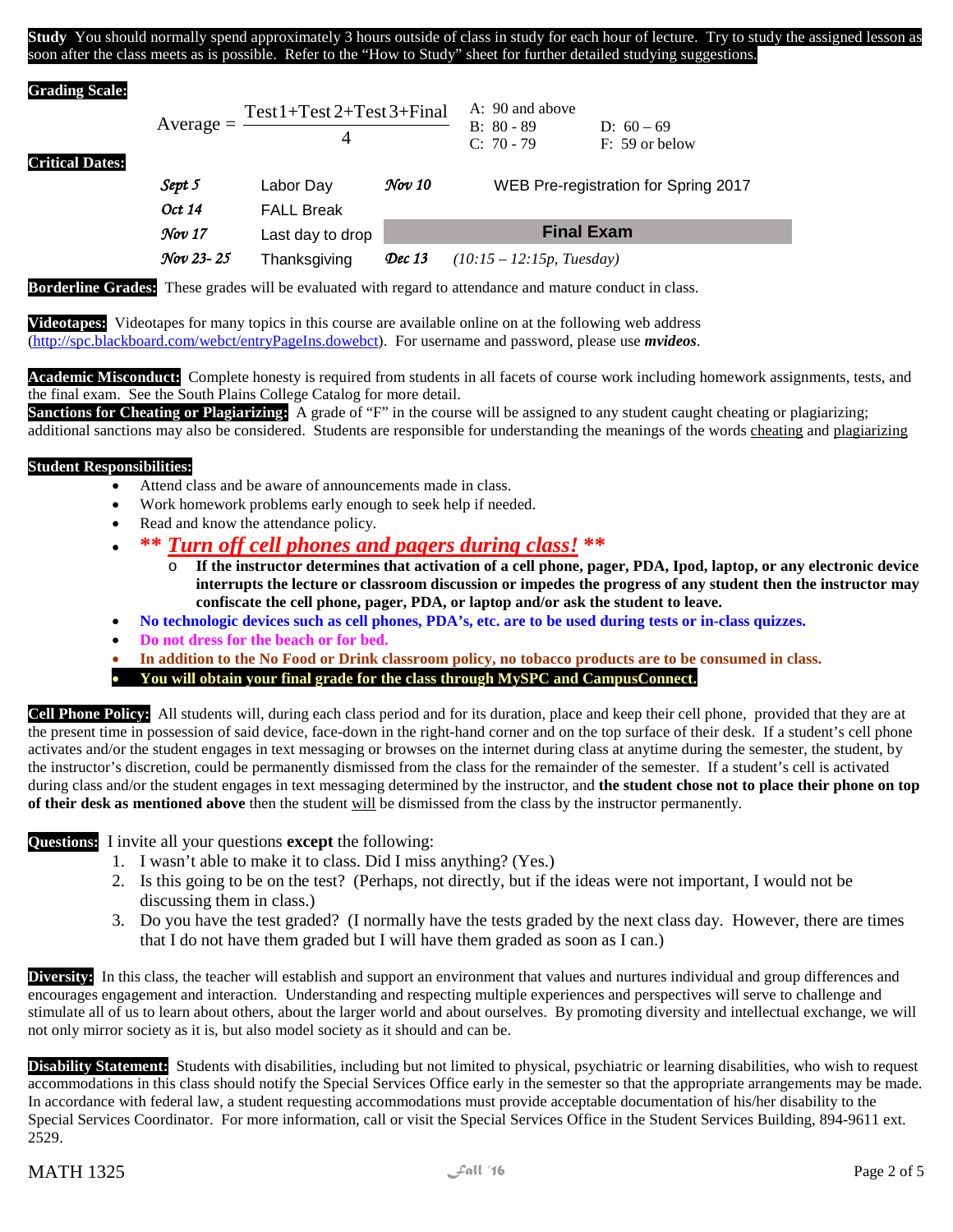**Course Objectives:** Upon completion of this course and obtaining a passing grade, the student will have mastered at least 70% of the course objectives. The course objectives state that the student will be able to:

- 1. Simplify algebraic expressions involving rational expressions, exponents, and radicals.
- 2. Calculate the solution to algebraic equations.
- 3. Calculate the limit of a function at a point.
- 4. Recognize and describe verbally the basic shape of a polynomial curve noting any restrictions to its domain.
- 5. Determine visually the domain of a function, which has been graphed, and then state domain and its relation to the derivative at particular points.
- 6. Calculate the derivative of a function using the definition of a derivative.
- 7. Calculate the derivative using the power, product, quotient, chain rules, and implicit differentiation.
- 8. Describe verbally a conclusion to a stated problem involving business applications and related rates.
- 9. Calculate higher order derivatives.
- 10. Sketch a polynomial curve using techniques involving the first or second derivative.
- 11. Derive the derivative of a function containing *e* and **ln**.
- 12. Determine the result asked for in a stated problem involving maximum and minimum.
- 13. State the equations and geometrical concepts used in preparing to solve a stated problem.
- 14. Solve a maximum or minimum stated problem and write a conclusion.
- 15. Calculate an anti-derivative.
- 16. Calculate a definite integral.
- 17. State the form of the integral expression used to solve for the area between curves.
- 18. Calculate the area between curves.

*"It's not that I'm so smart; it's just that I stay with problems longer." -- Albert Einstein*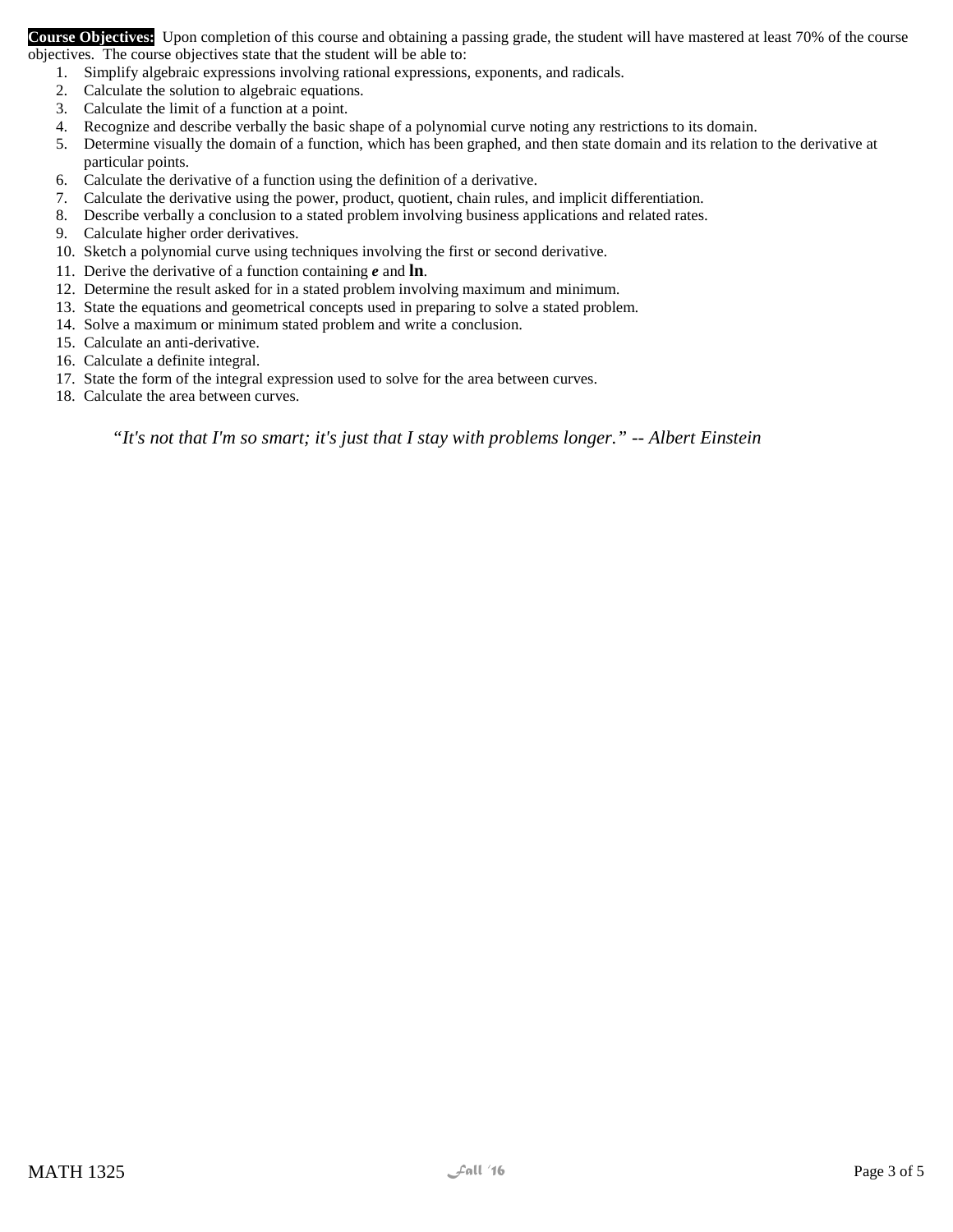|                                  |                | <b>Course Outline</b><br>This schedule is tentative and subjective to change. Changes will be announced in class. |  |  |  |  |  |
|----------------------------------|----------------|-------------------------------------------------------------------------------------------------------------------|--|--|--|--|--|
| Week                             | <b>Date</b>    | <b>Topics and Sections Covered</b>                                                                                |  |  |  |  |  |
|                                  |                | <b>Introduction</b> , Misc.                                                                                       |  |  |  |  |  |
| $\mathbf{1}$                     | 8/30, Tues     | Algebra Review                                                                                                    |  |  |  |  |  |
|                                  | $9/1$ , Thurs  | 10.1Limits<br>10.2Infinite Limits                                                                                 |  |  |  |  |  |
|                                  | $9/5$ , Mon    | <b>Labor Day</b>                                                                                                  |  |  |  |  |  |
| $\boldsymbol{2}$                 | $9/6$ , Tues   | 10.3Continuity<br>10.4Definition of a Derivative                                                                  |  |  |  |  |  |
|                                  | $9/8$ , Thurs  | 10.5Differentiation Properties - Power Rule<br>11.3Derivatives of Products & Quotients                            |  |  |  |  |  |
| 3                                | $9/13$ , Tues  | 10.7 Application: Marginal Analysis                                                                               |  |  |  |  |  |
|                                  | $9/15$ , Thurs | 11.1 Constant, e, and Continuous Compound Interest                                                                |  |  |  |  |  |
| 4                                | $9/20$ , Tues  | 11.2Derivatives of Exponential & Logarithmic Functions                                                            |  |  |  |  |  |
|                                  | $9/22$ , Thurs | 11.3Derivatives of Products & Quotients of Exponential & Logarithmic Functions contd.                             |  |  |  |  |  |
| 5                                | $9/27$ , Tues  | 11.4Chain Rule                                                                                                    |  |  |  |  |  |
|                                  | 9/29, Thurs    | 11.5Implicit Differentiation                                                                                      |  |  |  |  |  |
| 6                                | 10/4, Tues     | 11.6Application: Related Rates                                                                                    |  |  |  |  |  |
|                                  | 10/6, Thurs    | 12.3L'Hopital's Rule<br>Review                                                                                    |  |  |  |  |  |
| 10/11, Tues<br>7<br>10/13, Thurs |                | <b>TEST #1</b> (Limits & Derivatives)                                                                             |  |  |  |  |  |
|                                  | 10/18, Tues    | 12.1 1 <sup>st</sup> Derivative Test                                                                              |  |  |  |  |  |
| 8                                | 10/20, Thurs   | 12.2 2 <sup>nd</sup> Derivative Test                                                                              |  |  |  |  |  |
|                                  | 10/25, Tues    | 12.5 Absolute Max & Min                                                                                           |  |  |  |  |  |
| 9                                | 10/27, Thurs   | 12.6 Application Optimization                                                                                     |  |  |  |  |  |
| 10                               | $11/1$ , Tues  | <b>TEST #2</b> (Derivative Tests & Optimization)                                                                  |  |  |  |  |  |
|                                  | $11/3$ , Thurs | 13.1 Antiderivatives & Indefinite Integrals                                                                       |  |  |  |  |  |
| 11                               | 11/8, Tues     | 13.2Integration by Substitution                                                                                   |  |  |  |  |  |
|                                  | 11/10, Thurs   | 13.5Definite Integrals: The Fundamental Theorem of Calculus                                                       |  |  |  |  |  |
| 12                               | 11/15, Tues    | 13.3 Application: Differential Equations - Growth & Decay                                                         |  |  |  |  |  |
|                                  | 11/17, Thurs   | 14.3 Integration by Parts                                                                                         |  |  |  |  |  |
| 13                               | 11/22, Tues    | TEST <sub>#3</sub><br>(Antiderivatives)                                                                           |  |  |  |  |  |
|                                  | 11/24, Thurs   | <b>Thanksgiving</b>                                                                                               |  |  |  |  |  |
|                                  | 11/29, Tues    | 14.1 Area Between Curves                                                                                          |  |  |  |  |  |
| 14                               | $12/1$ , Thurs | 15.1 Functions of Several Variables<br>15.2Partial Derivatives                                                    |  |  |  |  |  |
|                                  |                | 15.3 Maxima & Minima                                                                                              |  |  |  |  |  |
| 15                               | 12/6, Tues     | 15.4Lagrange Multipliers                                                                                          |  |  |  |  |  |
|                                  | 12/8, Thurs    | Review for FINAL                                                                                                  |  |  |  |  |  |
| Final(s)                         | 12/13, Tues    | Section 002<br>FINAL EXAM: 10:15 - 12:15p                                                                         |  |  |  |  |  |